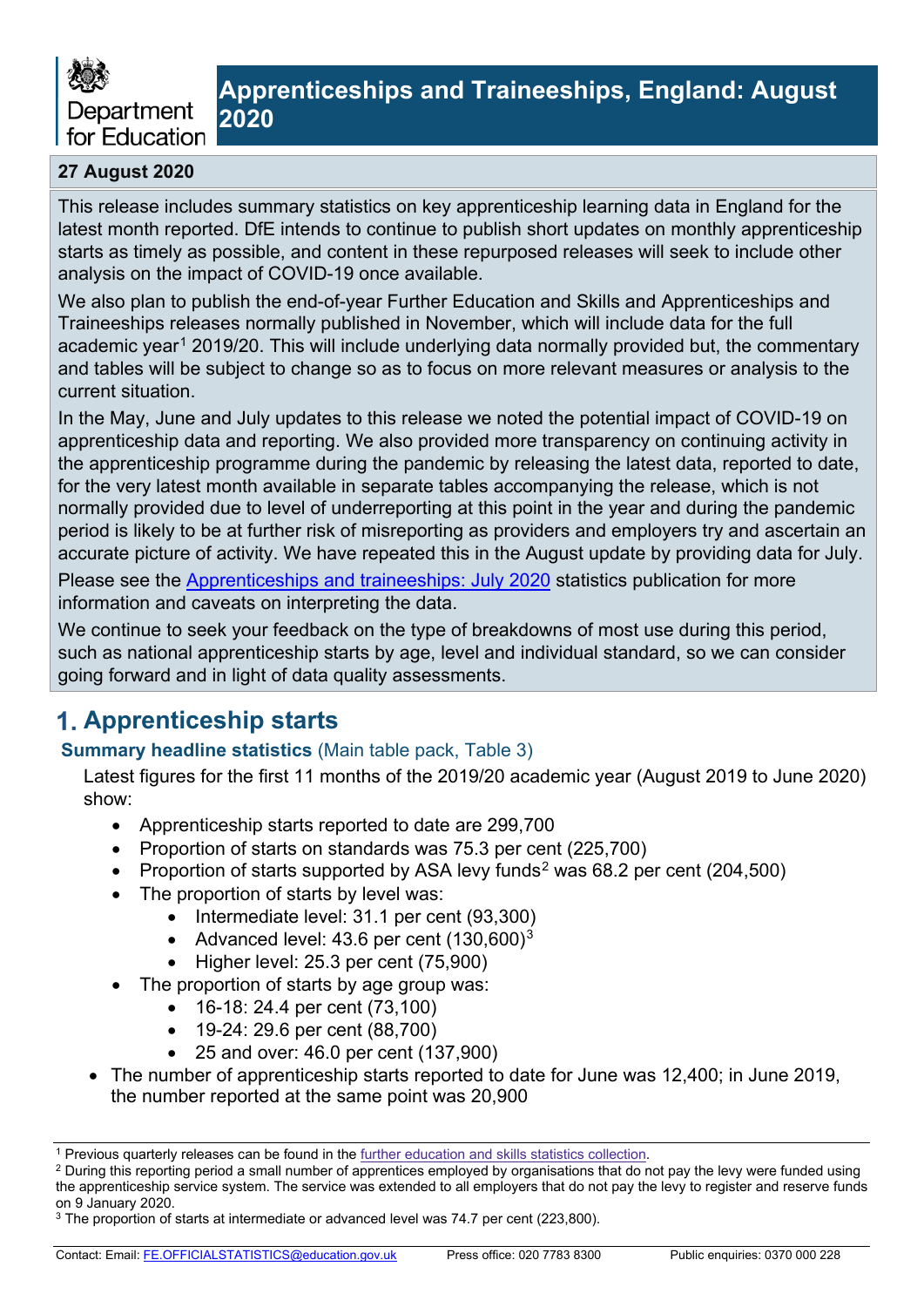to January 2020), prior to the introduction of any restrictions due to the coronavirus (COVID-19) outbreak, 214,200 in the first two quarters of 2018/19, a decrease of 7.3 per cent. Note: In March 2020 we published data<sup>4</sup> for the first six months of the 2019/20 academic year (August 2019) which showed the total number of apprenticeship starts at that point had decreased to 198,600 from

#### **Individualised Learner Record (ILR) administrative data**

We publish a high volume of FE statistics using provisional, in year data and use latest data as soon as available despite not being 'final'. This enables us to provide the earliest picture of FE performance and allows users to assess the impact of government-funded provision and hold the 'system' to account.

However, it should be noted that the ILR is an administrative data collection system designed primarily for operational use in order to fund training providers for learners in FE and on apprenticeship programmes. Therefore, there are important limitations for users to be aware of and consider when producing analysis and making in year comparisons, such as:

- in year data returns being subject to later revisions

- different proportions being observed during the year for e.g. learner characteristics such as ethnicity

 information at the time of the return, particularly for returns earlier in the year - some in year returns being more robust/reliable than others due to completeness of

- provider reporting behaviour changing from one year to the next, e.g. in how timely they make the returns

The fact that providers can submit data for earlier periods in later data returns can lead to 'data lag'. This highlights that the ILR does not provide 'real time' data, i.e. data returns provide information about the most recent month, but providers may not necessarily include latest information on their learners straight away, which delays finalising information until final, end of year data is returned each autumn.

The examples above can lead to differences between real world events and what can be understood from the ILR. This includes the need to make accurate data returns to support financial claims which may not provide the insight needed to fully understand what is happening on the ground such as learners being subject to short periods of suspended training and/or providers and employers continuing training programmes through the use of distance learning, as may be happening currently in some instances as a result of the COVID-19 pandemic. Additionally, there could also be different levels of intensity of training currently, e.g. some learners might be continuing but in a reduced capacity which might not be being captured, pending a return to 'normal' circumstances.

The apprenticeship starts data in this release are based on the twelfth ILR data return from FE and apprenticeship providers for the 2019/20 academic year, with a return date of 6 August 2020.

<span id="page-1-0"></span><sup>&</sup>lt;sup>4</sup> Apprenticeships and traineeships: March 2020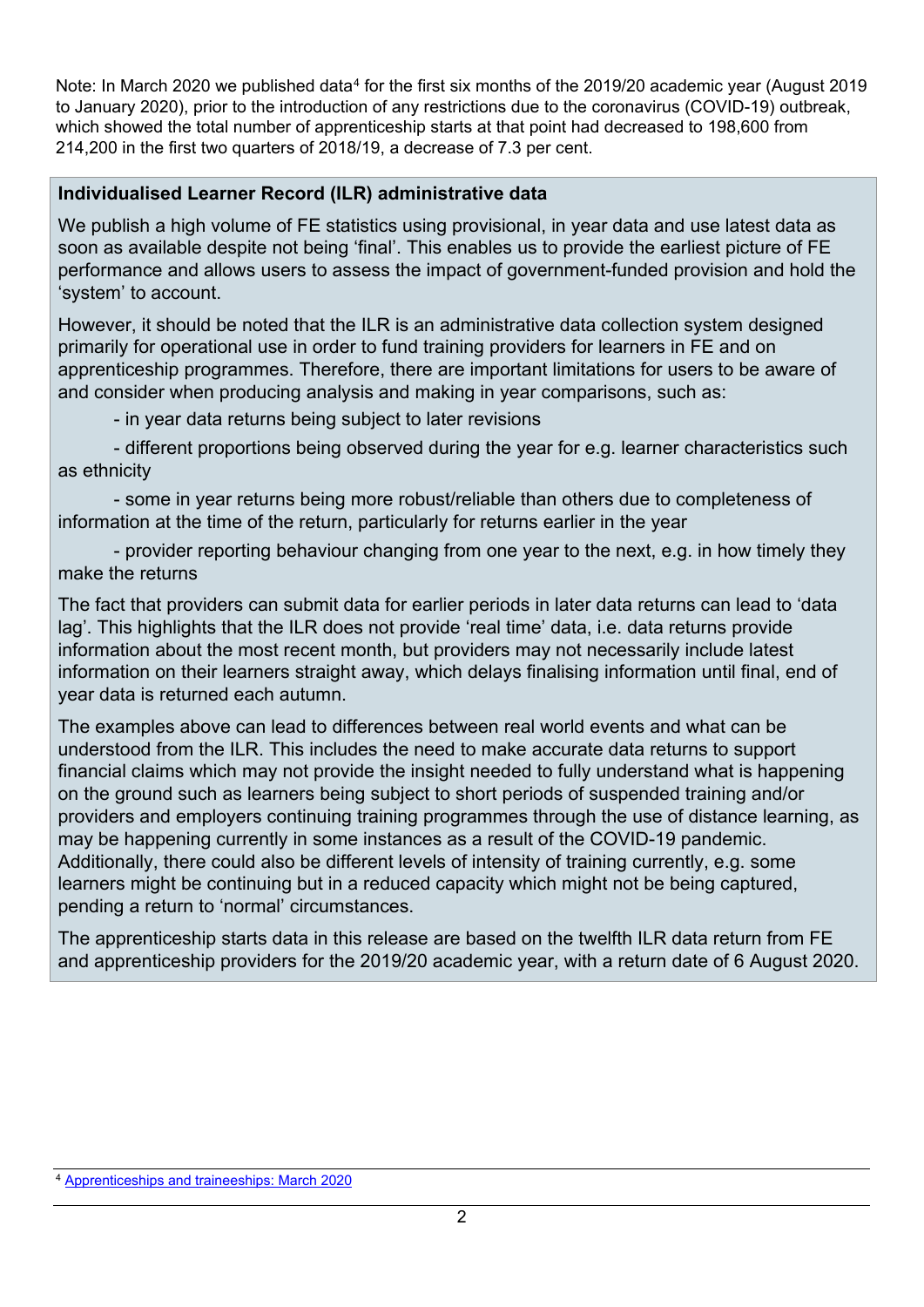### **Provider reporting during the period affected by COVID-19**

The latest data in this publication includes data relating to the period affected by COVID-19 and the nationwide lockdown, i.e. from March 2020 onwards (note: the UK lockdown was announced on 23 March so is likely to have impacted on, for example, apprenticeships starts from the last week of March). Therefore, extra care should be taken in comparing and interpreting data presented in this release.

It is likely that the pandemic has affected provider behaviour in terms of the reporting of FE and apprenticeship learning during the affected period, and this could vary by provider. For example, some providers may have been unable to make returns due to the lockdown, or if they have made returns, these could be of variable completeness. Some providers may even return more timely and accurate returns than usual at this point in the year for funding purposes.

 recorded, such as how the 'learning status' of a learner has been captured, e.g. whether a learner The furlough scheme may also have impacted on how aspects of ILR data are currently being is currently recorded as a continuing learner or whether they are being recorded as being on a break in learning while still being with an employer. Such information may not be finalised until the final end-of-year ILR data return in autumn 2020.

### **Caveats on making in year comparisons**

Comparisons of learner characteristics using in-year data are less reliable than using full-year final data. In-year data when first reported is provisional and subject to revisions as providers continue to record data for earlier periods in later collections of the ILR. The difference between provisional and final figures can also vary throughout the year and between years, as can the proportion of learner characteristics as noted in the [Apprenticeships and traineeships: March 2020](https://assets.publishing.service.gov.uk/government/uploads/system/uploads/attachment_data/file/879208/March2020_apprenticeships-and-traineeships-2.pdf)  commentary. Such variation can be caused by changes to the mix of provision between years.

## **Impact of the apprenticeship levy**

As of May 2017, reforms have been made to how apprenticeship funding works, including the introduction of the apprenticeship levy and apprenticeship service. The profile of apprenticeship starts changed significantly since the introduction of the levy which, along with the introduction of apprenticeship standards (that are replacing frameworks), has impacted on the number and nature of apprenticeship starts and participation.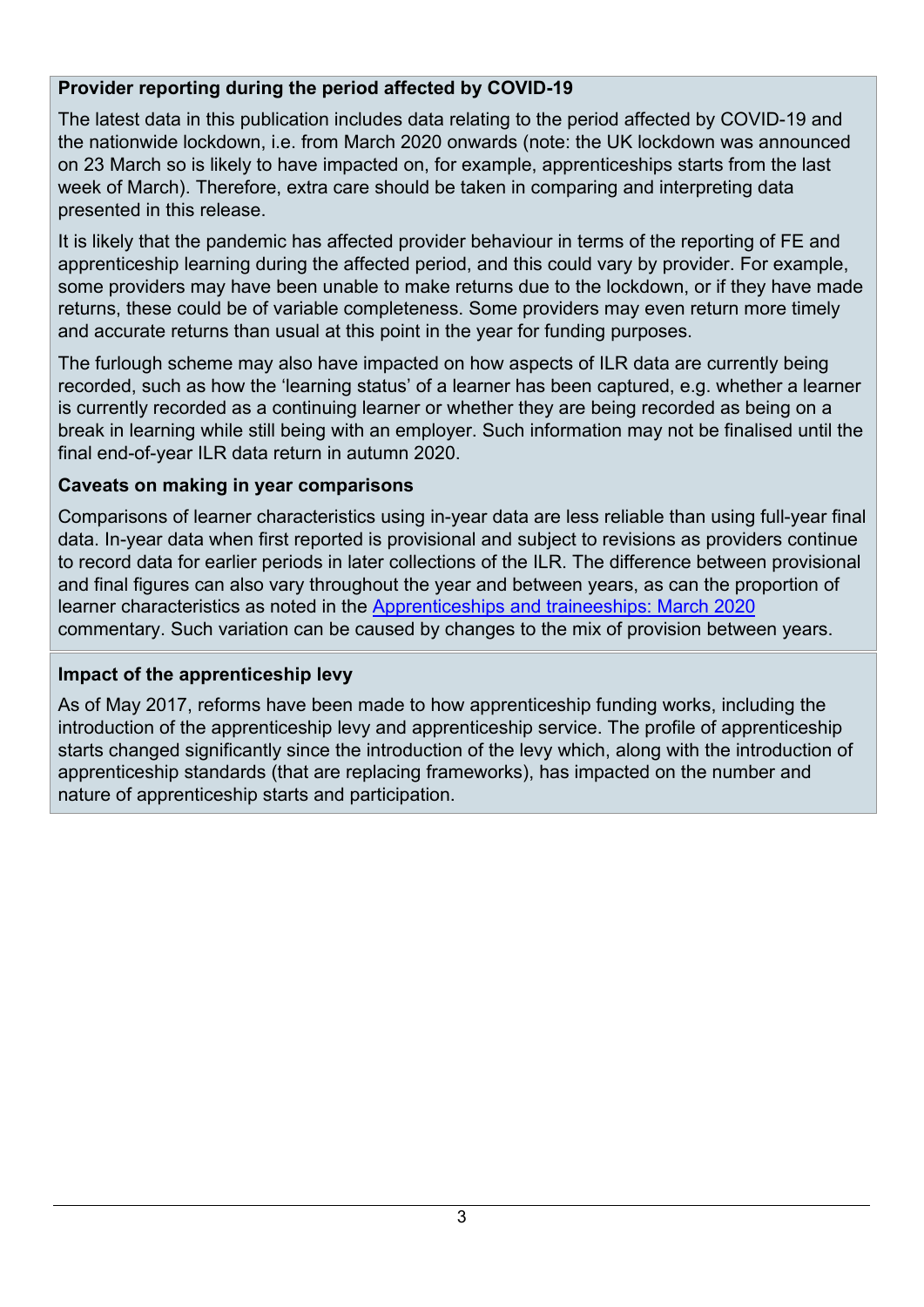# 2. **Starts during the period affected by the COVID-19 lockdown**

The data in this section are provided to give transparency on continuing activity in the apprenticeship programme during the pandemic. It includes data from 23 March when the lockdown was announced and includes those reported to date for July based on returns from training providers returned on 6 August. Starts for the period as reported at this point in 2018/19 are also provided. The data covering this period will be provisional until final data becomes available in November but will improve with later monthly returns given that providers can return data after the period it relates to.

As noted, we would not normally include data for the very latest month in this release due to completeness. For example, at this point in 2018/19, data reported to date for July starts was only 75.9 per cent of the final figure based on end of year data. Reporting of data by providers over the pandemic period is more provisional than normal and could lead to over and underreporting as providers and employers try and ascertain the latest position with learners and or have issues with reporting. Therefore, extra care should be taken in comparing and interpreting the data presented here.

Please note also: the timing of the provision mix over the year and between years changes significantly, therefore care should be taken interpreting the change in Table 1 below from 2018/19 to 2019/20. Additionally, the 2018/19 data would also include more frameworks potentially supporting different sectors than the standards in 2019/20, so is included just for reference. Tables published alongside this release provide apprenticeship starts for the month of June in isolation.

 There have been 53,530 apprenticeship starts reported to date between 23 March and 31 July 2020, fewer than the 101,300 reported for this period at this point last year, a decrease of 47.2 per cent (see Table 1 below)<sup>[5](#page-3-0)</sup>. As noted, final data will not become available until later in the year, therefore at this point it is unclear what the true number of starts in the affected period was or if the level of reporting at this point in the year has been affected by the lockdown.

To note also, as reported in the Apprenticeship and traineeships: April 2020 publication, which included data prior to the lockdown, latest reported to date starts for 2019/20 were down on the same point in the previous year, with starts in all months (except September) in 2019/20 reported to date also being lower than those reported at the same point in 2018/19.

Of the starts reported during this period in 2019/20:

- • Learners aged 25 and over make up 62.5 per cent of starts; this was 55.1 per cent in the previous year.
- Intermediate apprenticeships accounted for 25.6 per cent of starts; this was 36.8 per cent in 2018/19.
- • Higher apprenticeships accounted for 31.5 per cent of starts; this was 17.4 per cent in 2018/19.
- dominant sector subject areas comprising 69.3 per cent of starts in 2019/20. These were proportion of starts (62.4 per cent). • Business, Administration and Law, and Health, Public Services and Care were the also the main sector subject areas the previous year, but they represented a smaller

<span id="page-3-0"></span><sup>5</sup> In the Apprenticeships and traineeships: July 2020 publication, the equivalent starts between 23 March and 30 June were 34,690 in 2020 and 72,800 in 2019, a decrease of 52.3 per cent.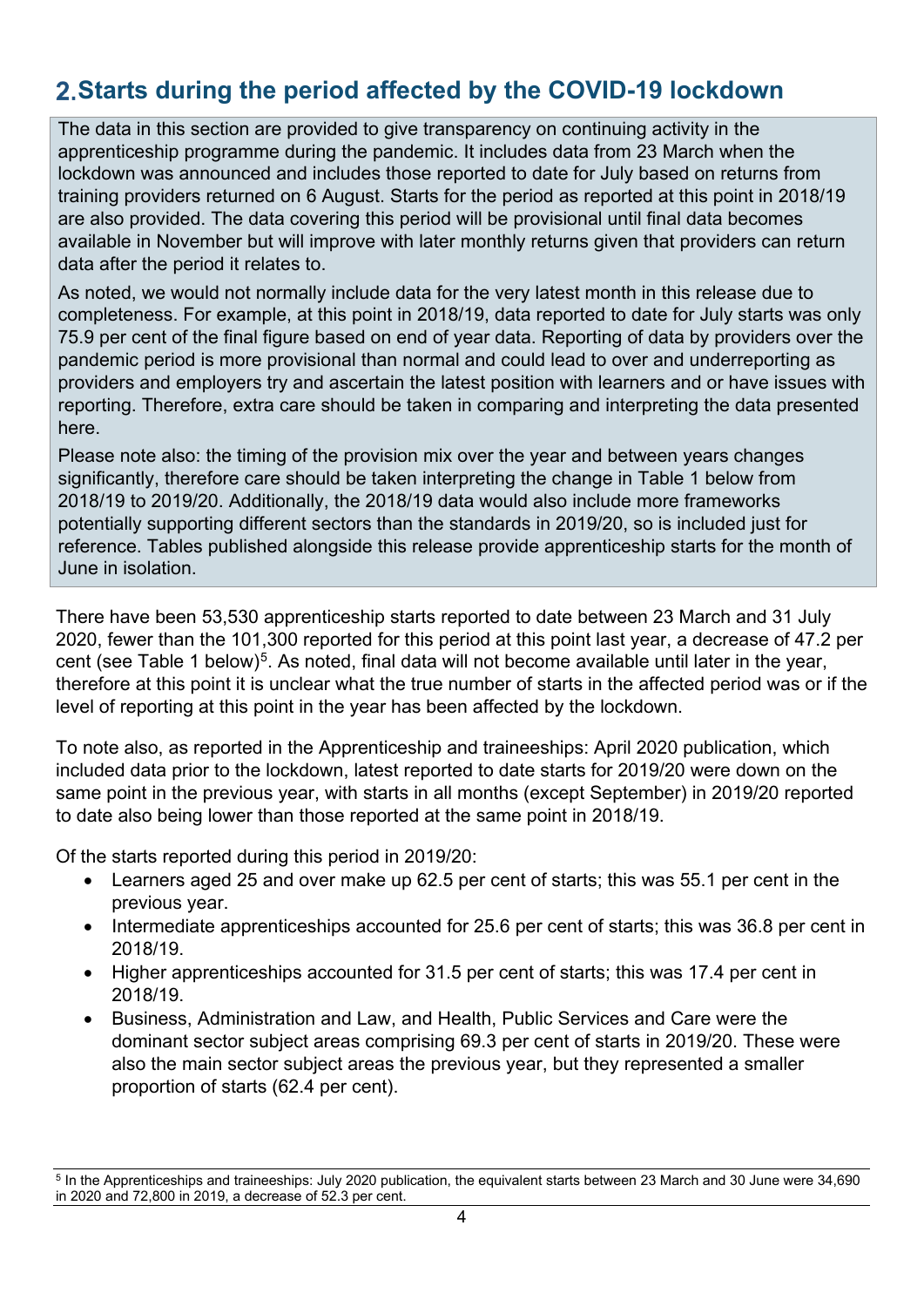#### **Table 1: Apprenticeship starts from 23 March to 31 July, reported to date**

(The 2019/20 return date<sup>6</sup> was [6](#page-4-0) August 2020; the equivalent 2018/19 date was 6 August 2019)

|                                                      | 2018/19<br>Apprenticeship<br>starts (at this<br>point last year) | Proportion<br>of 2018/19<br>total | 2019/20<br>Apprenticeship<br>starts<br>(reported to<br>date) | Proportion<br>2019/20 of<br>total |
|------------------------------------------------------|------------------------------------------------------------------|-----------------------------------|--------------------------------------------------------------|-----------------------------------|
| <b>Total starts</b>                                  | 101,300                                                          |                                   | 53,530                                                       |                                   |
| Age                                                  |                                                                  |                                   |                                                              |                                   |
| Under 19                                             | 16,390                                                           | 16.2%                             | 5,230                                                        | 9.8%                              |
| 19-24                                                | 29,110                                                           | 28.7%                             | 14,860                                                       | 27.8%                             |
| $25+$                                                | 55,790                                                           | 55.1%                             | 33,440                                                       | 62.5%                             |
| Level                                                |                                                                  |                                   |                                                              |                                   |
| Intermediate Apprenticeship                          | 37,300                                                           | 36.8%                             | 13,690                                                       | 25.6%                             |
| <b>Advanced Apprenticeship</b>                       | 46,330                                                           | 45.7%                             | 22,990                                                       | 42.9%                             |
| <b>Higher Apprenticeship</b>                         | 17,660                                                           | 17.4%                             | 16,850                                                       | 31.5%                             |
| Sector subject area                                  |                                                                  |                                   |                                                              |                                   |
| Agriculture, Horticulture and Animal Care            | 1,160                                                            | 1.1%                              | 630                                                          | 1.2%                              |
| Arts, Media and Publishing                           | 200                                                              | $\star$                           | 220                                                          |                                   |
| Business, Administration and Law                     | 31,070                                                           | 30.7%                             | 17,520                                                       | 32.7%                             |
| Construction, Planning and the Built<br>Environment  | 2,120                                                            | 2.1%                              | 1,000                                                        | 1.9%                              |
| <b>Education and Training</b>                        | 1.450                                                            | 1.4%                              | 1,290                                                        | 2.4%                              |
| <b>Engineering and Manufacturing</b><br>Technologies | 9,910                                                            | 9.8%                              | 5,360                                                        | 10.0%                             |
| Health, Public Services and Care                     | 32,170                                                           | 31.8%                             | 19,560                                                       | 36.5%                             |
| Information and Communication<br>Technology          | 5,720                                                            | 5.6%                              | 3,430                                                        | 6.4%                              |
| Leisure, Travel and Tourism                          | 1,810                                                            | 1.8%                              | 690                                                          | 1.3%                              |
| Retail and Commercial Enterprise                     | 15,680                                                           | 15.5%                             | 3,810                                                        | 7.1%                              |
| Science and Mathematics                              | 10                                                               | $\star$                           | 20                                                           | $\star$                           |

Note: The proportion of starts by sector subject area (and age/level) can vary by month to month. The number and proportion of starts by sector subject area in the latest full final year data is shown in Table 2 for context.

<span id="page-4-0"></span>documents on the **ILR standard file specifications and reference data** page.  $6$  Returns from providers are submitted on the 4<sup>th</sup> working day of the month. Further information on return dates can be found in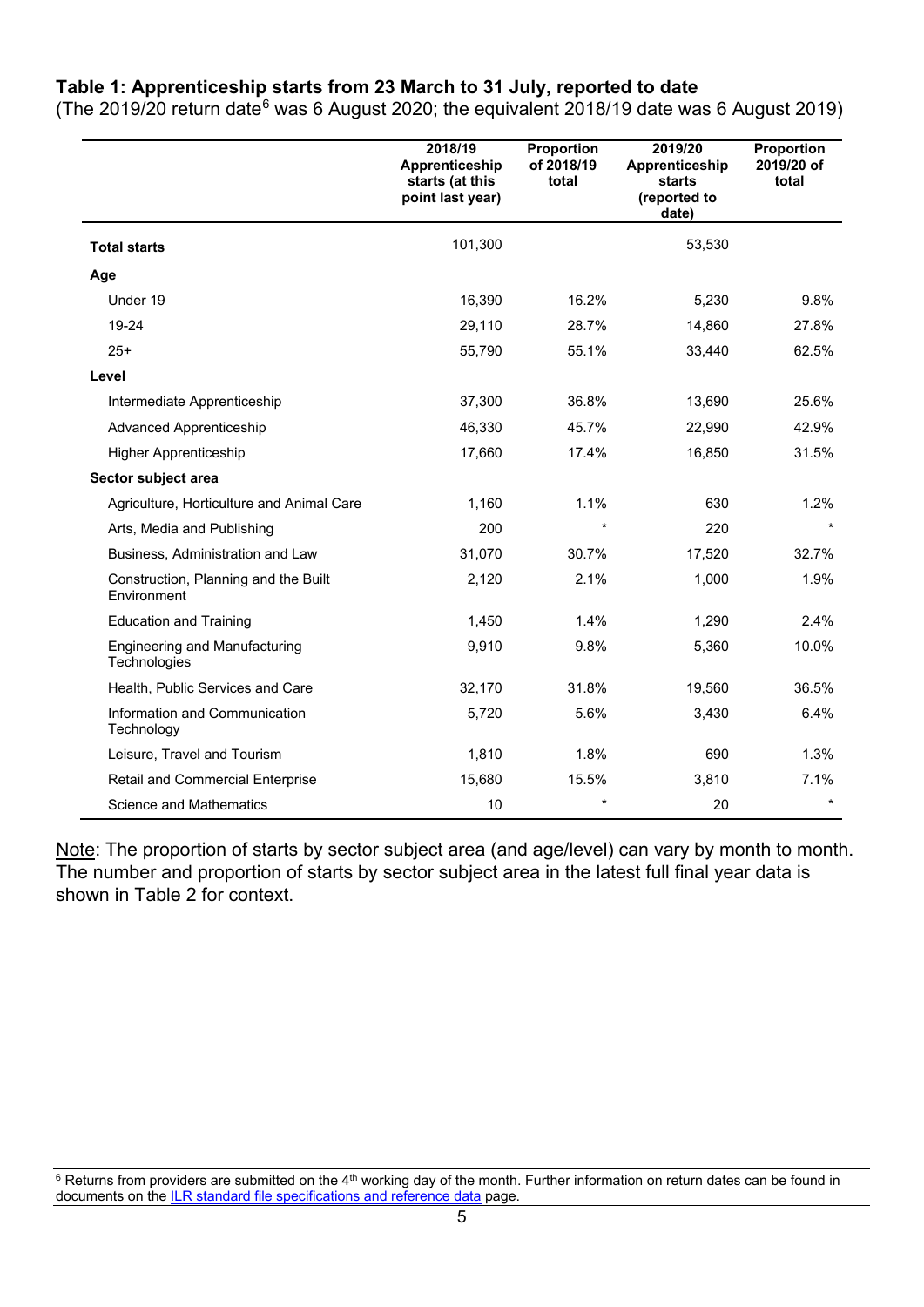| <b>Sector Subject Area</b>                        | Total   | <b>Proportion</b> |
|---------------------------------------------------|---------|-------------------|
| Agriculture, Horticulture and Animal Care         | 6,650   | $1.7\%$           |
| Arts, Media and Publishing                        | 1,000   | $\star$           |
| Business, Administration and Law                  | 118,650 | 30.2%             |
| Construction, Planning and the Built Environment  | 22,530  | 5.7%              |
| <b>Education and Training</b>                     | 7,110   | 1.8%              |
| <b>Engineering and Manufacturing Technologies</b> | 59,970  | 15.2%             |
| Health, Public Services and Care                  | 97,720  | 24.8%             |
| Information and Communication Technology          | 21,110  | 5.4%              |
| Leisure, Travel and Tourism                       | 7,220   | 1.8%              |
| <b>Retail and Commercial Enterprise</b>           | 51,300  | $13.0\%$          |
| Science and Mathematics                           | 130     | *                 |
| Total                                             | 393,400 |                   |

## **Table 2: Apprenticeship starts for the full 2018/19 academic year**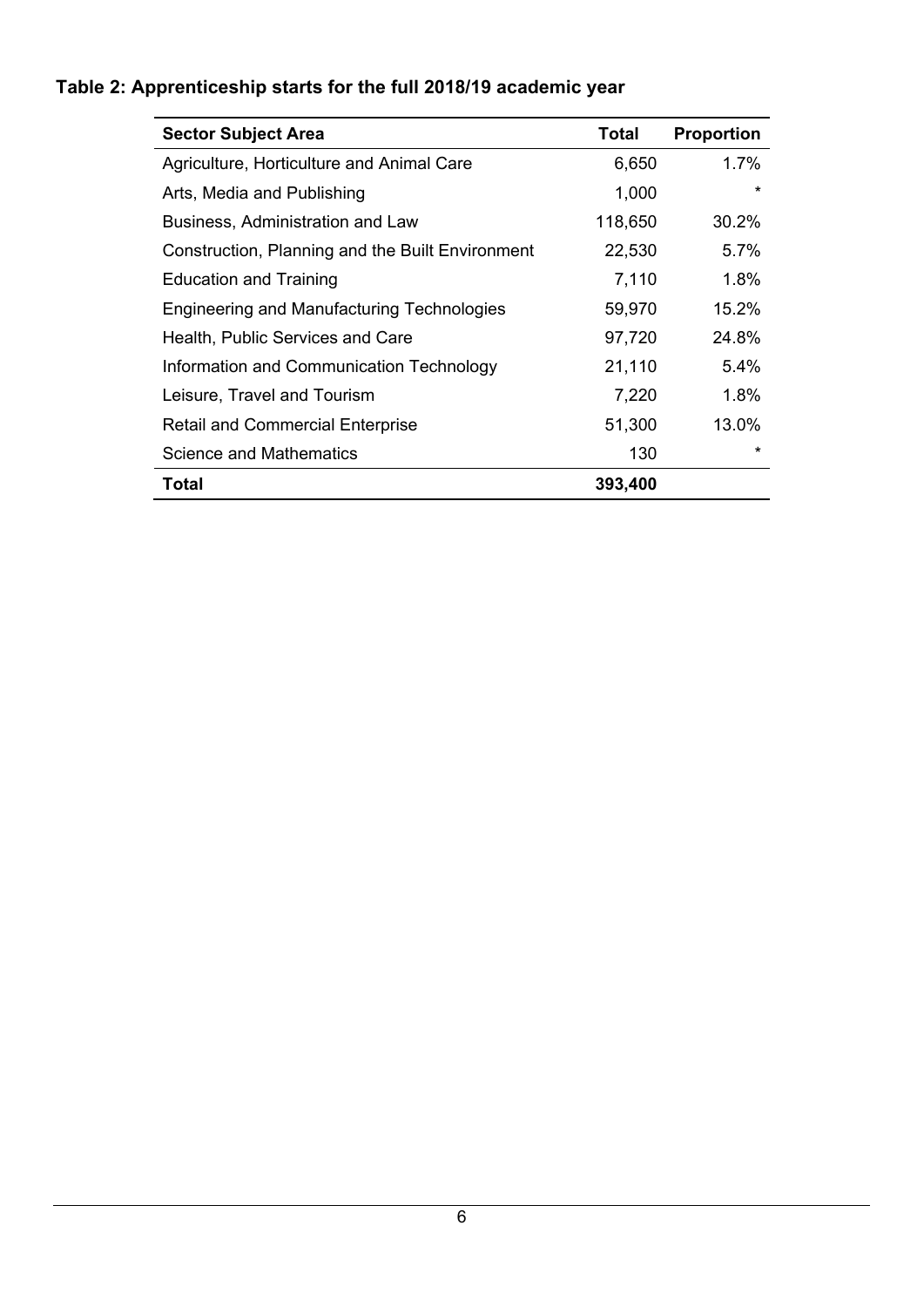# 3. **Apprenticeship service data as at 31 July 2020**

#### **Commitments**

A commitment is where a potential apprentice, who is expected to go on to start an apprenticeship, has been recorded in the system. The apprenticeship service provides a selfmanaged service on which organisations and providers are able to add the details of an apprentice. Commitments may be either fully agreed or pending approval. A fully agreed commitment has agreement on the apprenticeship service from both the organisation and the training provider. A pending approval commitment means that details of an apprentice have been added but neither the provider and/or the organisation have finalised the commitment in the service. These commitments show an intent for an apprentice to start, however may not materialise into a fully agreed commitment in the future.

A commitment may be recorded on the apprenticeship service after the training start date has passed, therefore all data should be treated as provisional. Additionally, commitments pending approval do not require the recording of age or level. Data are fully captured when providers confirm details in the ILR.

Commitments include those with training start dates from March 2020 onwards, which may be affected by the impact of COVID-19 on apprenticeship training activity and may not potentially translate in to an apprenticeship start in a high proportion of cases during the period affected by the pandemic.

 during lockdown, so commitments for future periods may overstate the true level or timing of Organisations and providers do have the opportunity to amend/delete a commitment they have entered in the apprenticeship service system, prior to the data being fully captured when providers confirm details in the ILR. However, it is not possible to quantify how timely this is happening future starts.

made of these latest figures to those published previously.<br>As at 31 July, the number<sup>[8](#page-6-1)</sup> of: The commitments data now also include a small number associated with the apprenticeship service accounts of non-levy-paying organisations<sup>[7](#page-6-0)</sup>. Care should be taken when comparisons are

As at 31 July, the number<sup>8</sup> of:

- Commitments recorded for the 2019/20 academic year so far was 196,300 (190,500 fully agreed).
- • Commitments recorded for the 2018/19 academic year was 191,300 (of which 189,200 were fully agreed<sup>[9](#page-6-2)</sup>).

 Table 3 shows monthly commitments reported to date for 2019/20 so far, along with the equivalent figures at this point in 2019.

#### **Table 3: Total number of commitments by training start date as reported at 31 July 2020 and at 31 July 2019[10](#page-6-3)**

<span id="page-6-0"></span> $^7$  In the April release we noted that between 09 January and 31 March, accounts associated with non-levy-paying organisations had resulted in 2.480 commitments recorded.

<span id="page-6-1"></span><sup>&</sup>lt;sup>8</sup> Commitments now include those associated with the apprenticeship service accounts of non-levy-paying organisations. Care should be taken when comparisons are made of these latest figures to those published previously.

<span id="page-6-2"></span><sup>&</sup>lt;sup>9</sup> At this point last year (2018/19 SN12) it was 217,800 (210,400 fully agreed).

<span id="page-6-3"></span><sup>&</sup>lt;sup>10</sup> Combining the figures for January to October will not add to the total shown, as the total shows commitments from January in each year, which includes commitments beyond October and commitments where a date has not yet been agreed. Please see tables 1 and 2 in the monthly table pack released alongside this commentary document.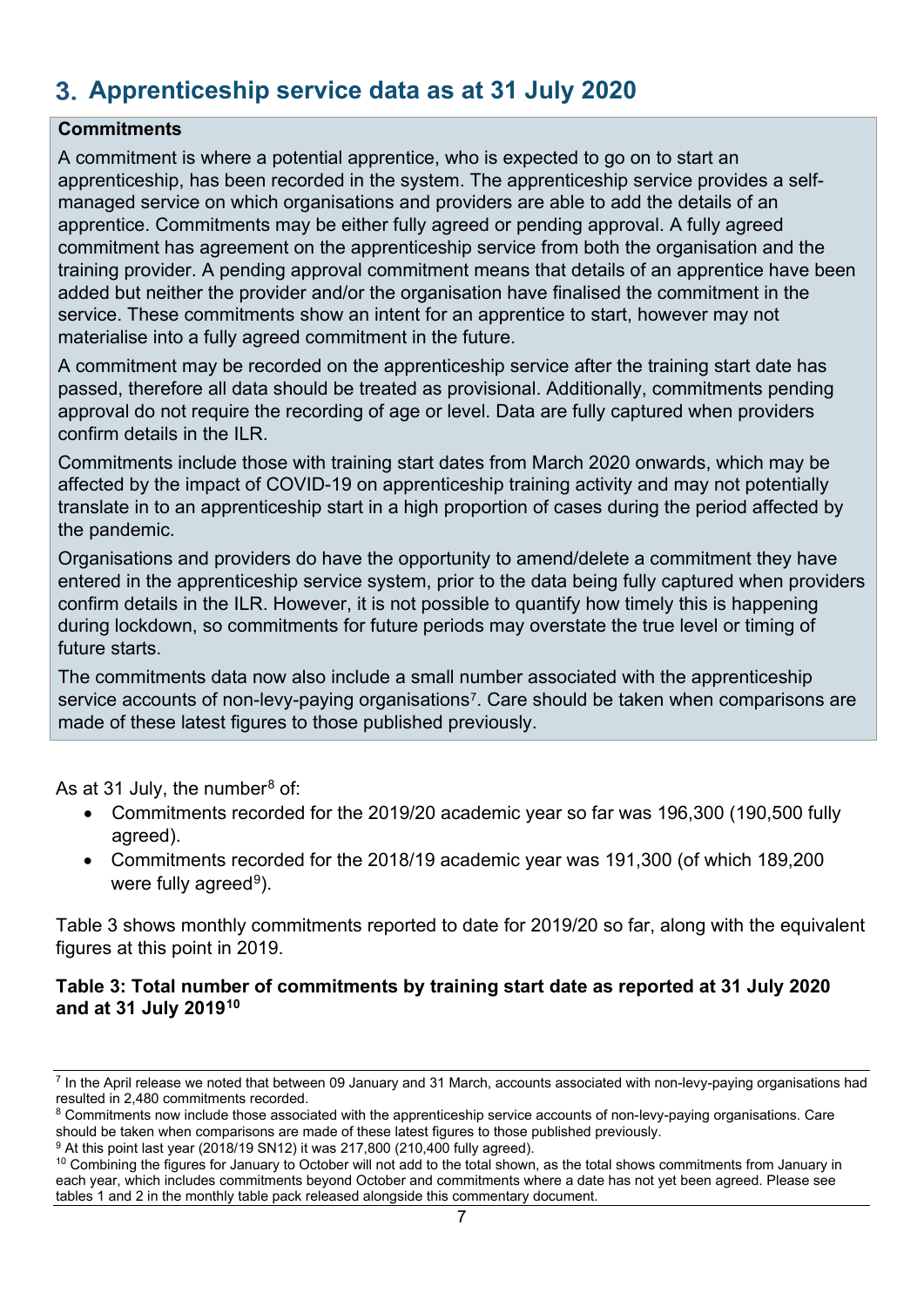| <b>Commitment training</b><br><b>I</b> start date | Jan | Feb                      | Mar | Apr   | May   | Jun   | Jul                                                          | Aua   | Sep   | Oct | No date<br>agreed | Total   |
|---------------------------------------------------|-----|--------------------------|-----|-------|-------|-------|--------------------------------------------------------------|-------|-------|-----|-------------------|---------|
| Commitments from Jan<br>2020 as at 31 July 2020   |     | 20.900   16.800   15.900 |     | 8.200 | 7.100 | 8.900 | 10.300                                                       | 2.100 | . 400 | 100 | 1.5001            | 93.300  |
| Commitments from Jan<br>l 2019 as at 31 July 2019 |     |                          |     |       |       |       | 19,900   16,700   17,800   16,000   15,800   14,000   12,700 | 600   | 900   | 100 | 1.600             | 116.000 |

 Table 3 shows that the commitments with start dates in April, May, June and July 2020 (8,200, the same point last year (16,000, 15,800, 14,000 and 12,700 respectively). Care must be taken in interpreting these figures and intentions regarding commitments with future training start dates. Please see the notes at the start of this section on recording commitments on the apprenticeship 7,100, 8,900 and 10,300) are lower than those in April, May, June and July 2019 as reported at service and caveats relating to COVID-19.

# 4. **Apprenticeship adverts and vacancies to July 2020**

The apprenticeship adverts and vacancies in this section are as published on the Find An [Apprenticeship](https://www.gov.uk/apply-apprenticeship) (FAA) website. They represent only a subset of the total number of vacancies available across the marketplace as a whole, as many apprenticeships are not advertised through this website.

 unique opportunity to undertake an apprenticeship with an employer, and the number of vacancies Adverts are vacancy notices and include at least one apprenticeship vacancy with an employer (one advert could potentially include a large number of individual vacancies). A vacancy is a provides a count of apprenticeship vacancies published on FAA in a particular period.

Monthly vacancies published on the Find An Apprenticeship website are generally lower in the 2019/20 academic year compared to 2018/19. In the months prior to the introduction of coronavirus restrictions (August 2019 to February 2020), monthly vacancies, with the exception of February 2020, were between 19 and 33 per cent below the equivalent figures in 2018/19.

Vacancies in the months after coronovirus restrictions were implemented (on 23 March) saw a large fall compared to the previous year - down by over 80 per cent in April and May and by twothirds in June. July 2020 vacancies were more in line with the rest of the year, 22 per cent lower than in July 2019.

Table 4 below shows monthly breakdowns of the number of apprenticeship vacancies published on the FAA website in the 2019/20 academic year, along with the corresponding figures in the 2018/19 academic year.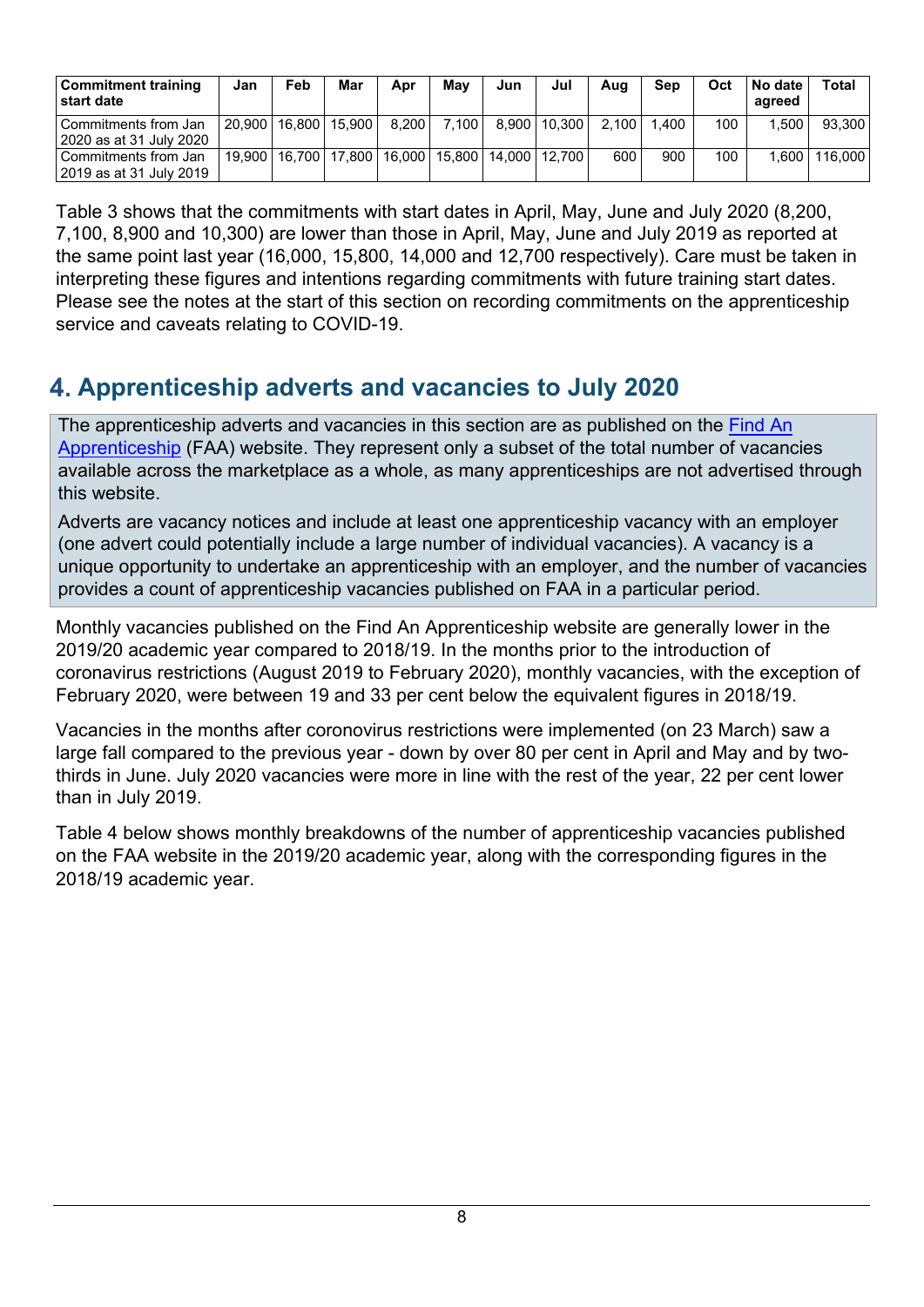#### **Table 4: Apprenticeship vacancies reported on the FAA website in 2019/20, and the corresponding 2018/19 figures, by month.**

| Academic<br>vear | Aug    | Sept   | Oct    | Nov    | Dec   | Jan    | Feb    | Mar    | Apr    | Mav    | June   | July   |
|------------------|--------|--------|--------|--------|-------|--------|--------|--------|--------|--------|--------|--------|
| 2019/20          | 10,490 | 9.760  | 9.900  | 8,470  | 5,600 | 8.840  | 13.660 | 7,940  | 2,120  | .850   | 4.030  | 9,570  |
| 2018/19          | 14.060 | 12,050 | 14.260 | 12,650 | .110  | 12,190 | 13,030 | 13,100 | 10,900 | 13.030 | 12.100 | 12.240 |

Apprenticeship adverts were all lower in the first four full months for which data are available since the coronavirus restrictions were implemented on 23 March, compared to the same months in 2019. In April, there were 890 adverts (compared to 8,400 in 2019), in May there were 1,160 (compared to 9,830) followed by 2,380 in June and 4,780 in July (compared to 9,180 and 9,920 respectively).

# 5. **Skills Tool Kit (Experimental Statistics)**

## **Course registrations**

In the July update to this publication we stated that on 28 April 2020, [The Skills Toolkit](https://theskillstoolkit.campaign.gov.uk/) was launched to help people build their skills during the coronavirus outbreak and beyond. We provided an initial estimate of at least 136,000 registrations were recorded on the courses that featured on The Skills Toolkit in the first month of operation. Course providers submit returns to the Department for Education regularly on those registrations through The Skills Toolkit, and an estimate is derived through aggregating those returns. There may be providers who are unable to identify if their course registrations were a result of The Skills Toolkit campaign or through other means, and so this data may be missing from the estimate. Additionally, there may be inconsistencies in how various providers submit the data, and so the department has been working with the providers to harmonise reporting. This is a provisional estimate as there may be a data lag in reporting.

It should be noted that the number of registrations was experimental in nature and relies on website analytics, it is also subject to changes in provider reporting. We are currently reviewing the original method to count registrations as some technical changes by providers means we cannot repeat the number for later periods, but we are seeking a new collection method. We are aiming to provide an update to the existing figure for assurance on the initial approach, and also provide more recent data once that work is complete.

#### **The Skills Toolkit users and page views**

Since [The Skills Toolkit](https://theskillstoolkit.campaign.gov.uk/) was launched on 28 April, 723,370 users have viewed the [course page](https://nationalcareers.service.gov.uk/find-a-course/the-skills-toolkit) on the National Careers Service website (to 19 August 2020). This has resulted in 844,660 user sessions and 979,170 page views.

Notes:

- 1. This data is reported as a part of systems monitoring.
- 2. Not all user sessions will result in a course registration.
- 3. Some users might access the page from more than one device and if so will be counted more than once in the figures.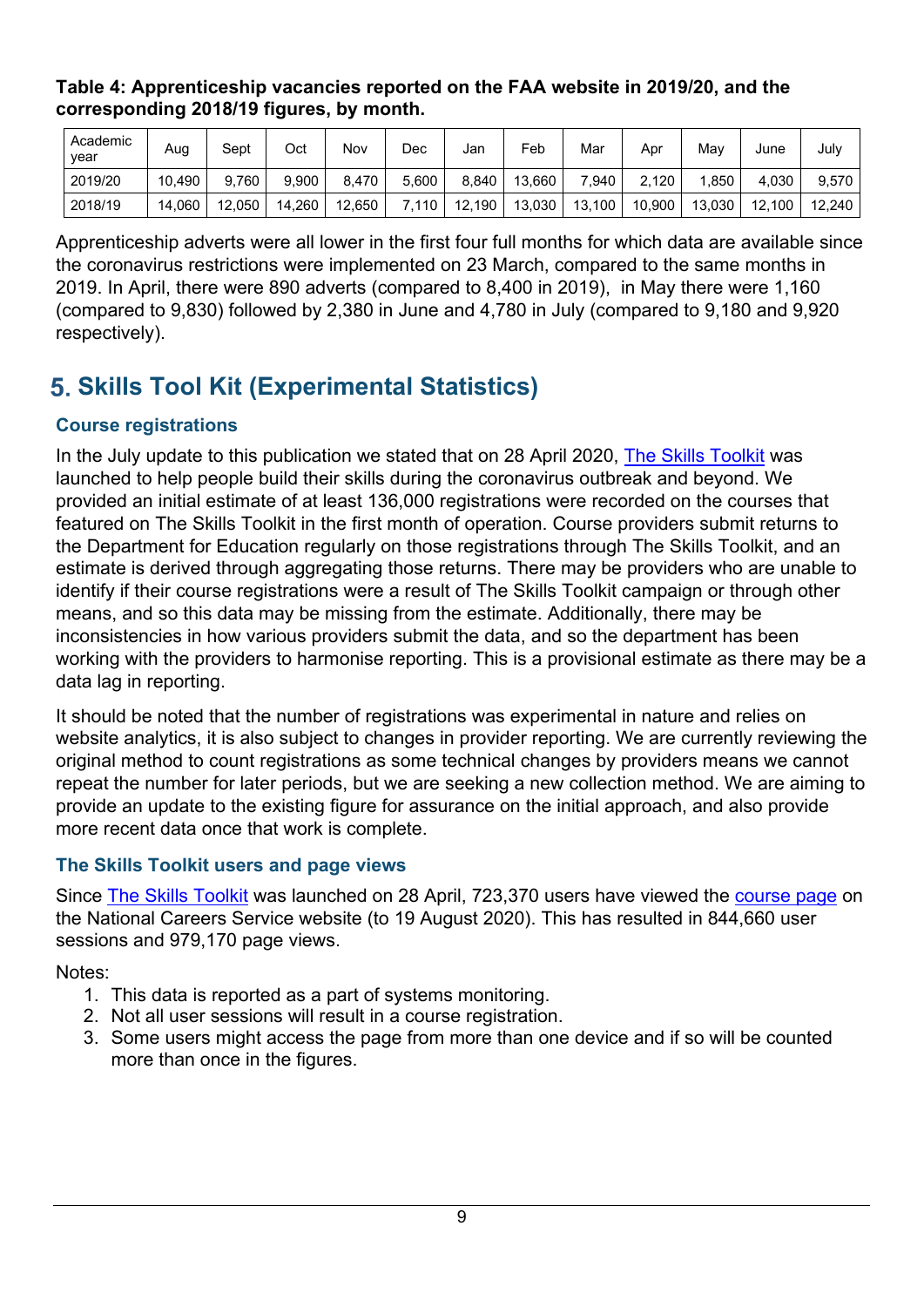#### **About this release**

This statistical release presents information on all age (16+) apprenticeships in England reported to date for the 2019/20 academic year, covering August 2019 to July 2020.

This release also contains latest data on commitments from the apprenticeship service. These official statistics are produced to provide transparency with regards to the apprenticeship service, an online service implemented in May 2017 that allows organisations to choose and pay for apprenticeship training more easily, and its usage.

These statistics will continue to evolve over time as more data are collected and their relationships to other further education measures becomes more established. Caution should be taken interpreting what apprenticeship service data may mean for the overall apprenticeship programme given this is intended to grow over coming years. It has the potential to be affected by other factors, for example, users typically take time to adjust to recording data on a new system.

#### **The next release**

The next monthly release of data will be in early October rather than September due to timing of the next ILR return to be used (snapshot 13). The October monthly release will provide provisional data for full 2019/20 academic year ahead of final data becoming available in October, which we plan to publish in November as usual.

Note that the first in-year data for the 2020/21 academic year will not be published until January 2020 and will cover August to October 2020. This follows our normal practice and timing for releasing the first in-year data for the latest academic year, and will be based on the fourth ILR data return for the new year. Earlier returns from providers are not sufficiently complete to allow reasonable year to date estimates of activity and comparison with previous years.

Note also that data for individual months are also less robust than quarterly data, particularly during the early part of an academic year as providers can report data for earlier periods at later points during the year. Additionally, data returns early in the academic year are typically less complete as providers tend to be busy with activities associated with the start of the academic year, and this may be more the case this year due to the return to learning following the COVID-19 lockdown and new procedures colleges and providers will be putting in place to make sure environments are 'COVID safe' for both learners and staff.

Monthly commitments on the apprenticeship service have training start dates in the 2020/21 academic year, which give an early sight of future starts.

#### **Replacement of further in year releases during 2020**

As the demand increases for statistics and data to measure the impact of the COVID-19 pandemic, the Department for Education has had to change its data gathering and release practices, focussing efforts on priority analysis and statistics. Our statement of 26 March 2020 on the Statistics at the **Department for Education** web page explains this further, and, in line with [COVID-19 and the regulation of statistics](https://www.statisticsauthority.gov.uk/covid-19-and-the-regulation-of-statistics/) guidance from the Office for Statistics Regulation, the decision has been made to replace all in-year statistical releases relating to further education and apprenticeships for the 2019/20 academic year.

 given the expected large drop in starts from March, comparing a participation measure in say the The current releases and measures we previously published may now provide very little value and/or may be misleading given how the pandemic will have impacted on both apprenticeship training and provider reporting from March. While collections remain open, we have no way to quantify how robust any reporting by providers will be during the period affected by the pandemic. Where there are updates, they may well be small corrections to pre lockdown periods. Therefore,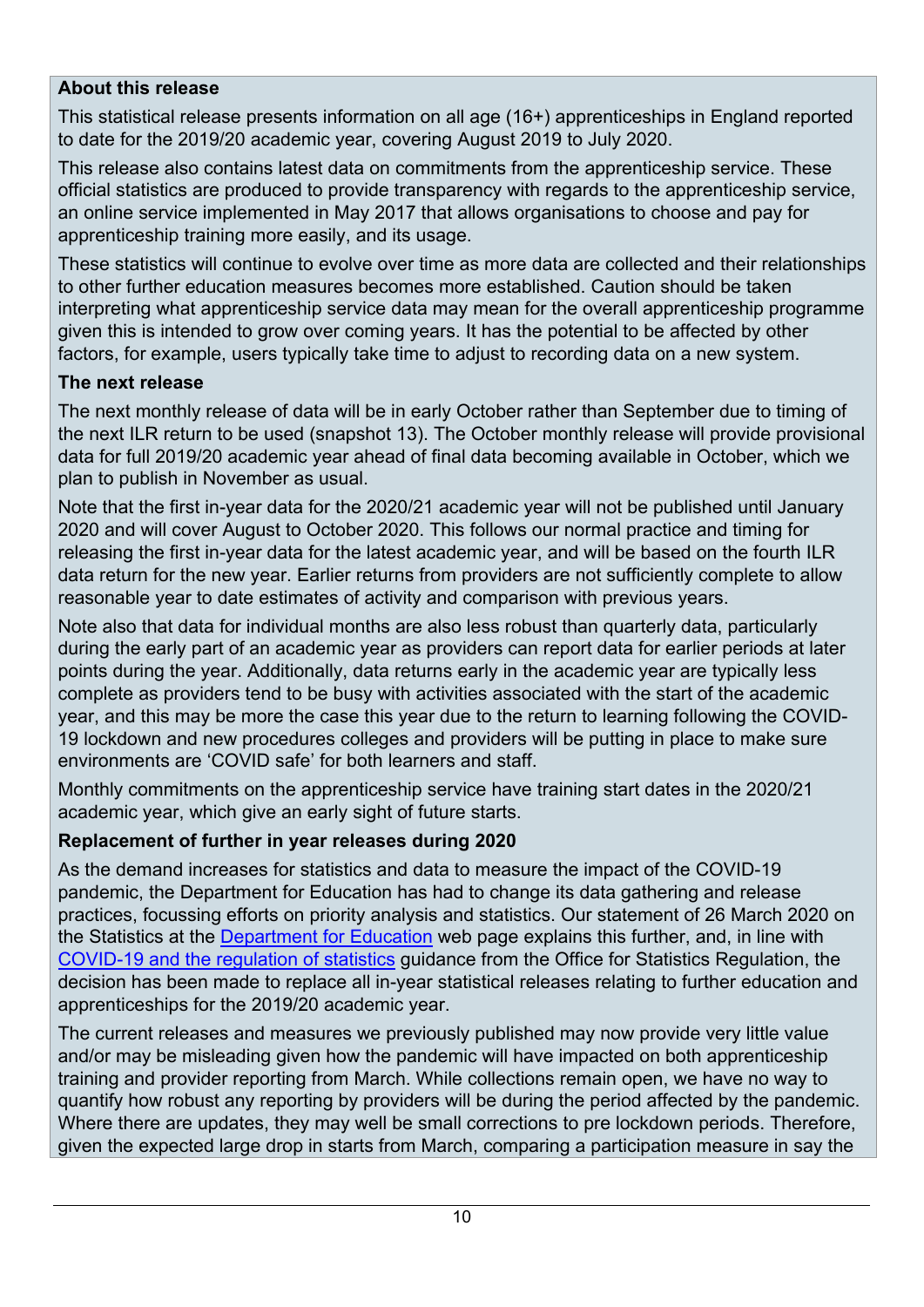third quarter of 2019/20 to this point in 2018/19 would offer no meaningful insight to activity in the third quarter.

 We will publish the end-of-year releases normally published in November but, the replacement of the remaining in-year dates will enable us to provide release(s) with more relevant information to cover the period affected by the pandemic. Headline data would still be central to releases but we wish to seek to refocus releases on the most relevant material that offers comparison of fresh insight where available.

This means headline statistics such as apprenticeship starts will still be available, and to similar timescales to those currently but, we intend to repurpose our releases to focus on the most relevant information available.

 in light of continued data quality assessments. We will keep users updated of further changes via the <u>Statistics at the Department for Education</u> website. We are consulting users on this and seeking feedback on key data needs, which can be provided via [FE.OFFICIALSTATISTICS@education.gov.uk.](mailto:FE.OFFICIALSTATISTICS@education.gov.uk) In particular, we are seeking user feedback on key data needs in terms of the regularity of data needed and also the type of breakdowns users would find most useful, e.g. similar to those we currently publish such national apprenticeship starts by age, level and individual framework/standard etc, so we can consider going forward and

#### **Future releases and the new Explore Education Statistics platform**

The DfE is changing how we release our statistics to further modernise our approach to dissemination. This will be through a new DfE statistics dissemination platform known as 'Explore Education Statistics' (EES) to make our data and statistics easier to find, access, navigate and understand. Please see the [Statistics at the Department for Education](https://www.gov.uk/government/organisations/department-for-education/about/statistics) website for more information on the new EES platform, which we are hoping to move to as soon as possible in 2020 but cannot confirm as yet.

The EES system offers a step change for users in making data and releases easier to find and through use of a new table tool, giving more interactive access to our data. We are also adopting a more concise and user-friendly presentation of commentary and headline data. In addition, the move to EES will, over time, make production and dissemination of statistical releases more efficient and flexible.

We will also seek to improve navigation to our data by consolidating releases and providing more seamless links to all supporting tables. In EES we hope to have two releases: a Further education and skills release, and an Apprenticeships and traineeships release. The latter will bring all apprenticeship data together in one place and update relevant sections on a monthly, quarterly and annual basis. For example, the next update of progress towards the public sector apprenticeships target is planned to be in November 2020.

We are looking to run webinars on the new EES release via sector bodies before launch.

There will be on-going developments to the platform over time as well as how we use it to release our statistics, therefore we would welcome feedback on what users find helpful or not.

#### **Methodology and technical information**

As with many policy areas, further education is a broad and changing topic. In order to understand the impact of policy and methodology changes on any data published in this release, please see the [User Guide to FE and Skills Statistics](https://assets.publishing.service.gov.uk/government/uploads/system/uploads/attachment_data/file/875238/User_Guide_to_Further_Education_Statistics.pdf) that accompanies the [Further education and skills:](https://www.gov.uk/government/statistics/further-education-and-skills-march-2020)  [March 2020](https://www.gov.uk/government/statistics/further-education-and-skills-march-2020) statistics publication.

#### **Feedback**

For any queries relating to changes we are planning to make to how we publish our data and statistics, please contact: [FE.OFFICIALSTATISTICS@education.gov.uk.](mailto:FE.OFFICIALSTATISTICS@education.gov.uk)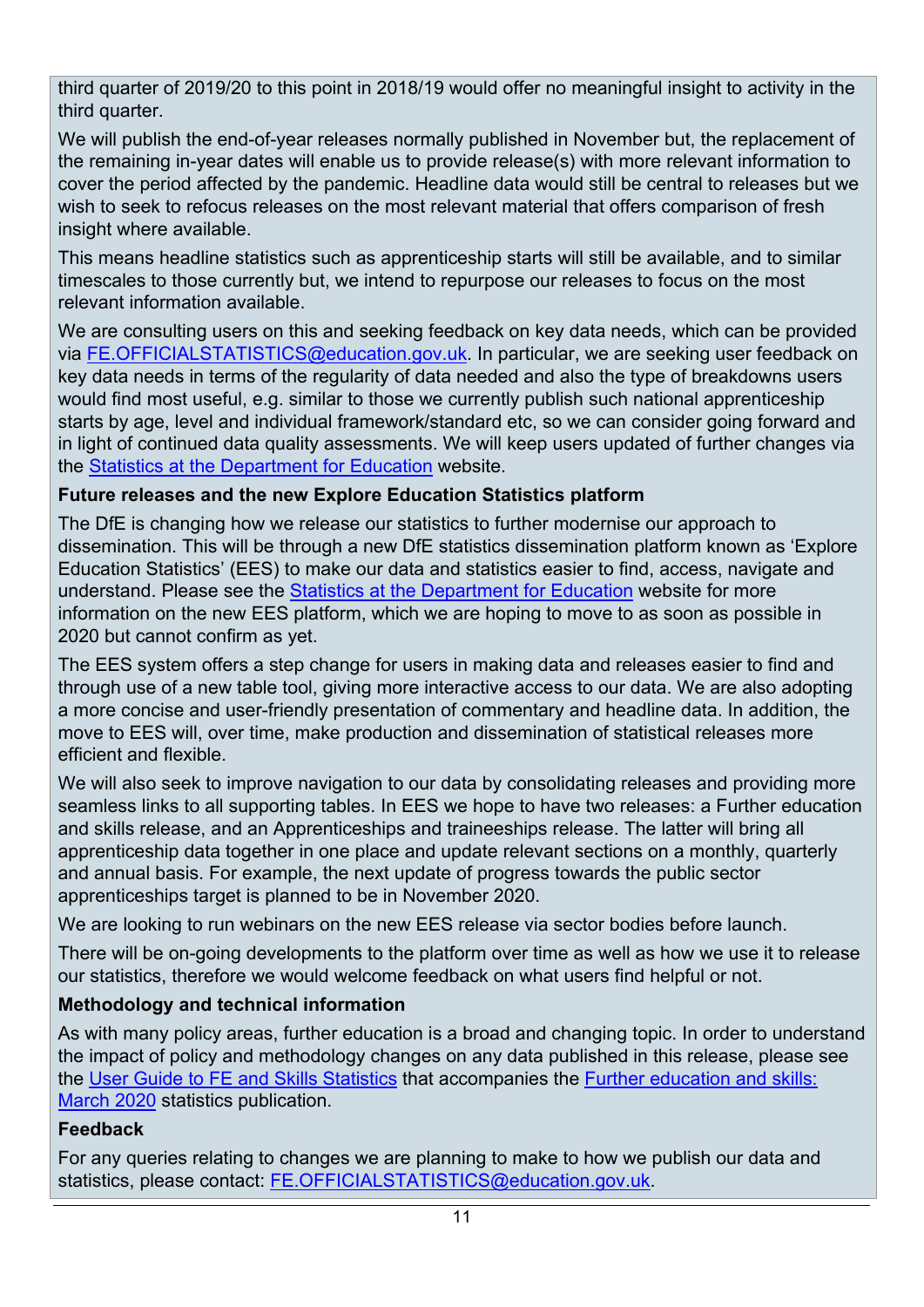## 6. **Accompanying tables**

1. Total number of commitments by training start date and age as reported at 31 July 2020

2. Total number of commitments by training start date and level as reported at 31 July 2020

3. All age apprenticeship programme starts by start month, level and age (August 2019 to June 2020 – reported to date)

4. All age apprenticeship programme starts by level and age in July 2020 reported to date 5. Apprenticeship vacancies and adverts published on the Find an apprenticeship website, by month, to July 2020

 Underlying data CSV monthly apprenticeship starts data covering breakdowns by sector subject area, framework/standard, age group, level, degree apprenticeship flag and funding type (2014/15 to 2019/20 - reported to date) (to June 2020)

 Underlying data CSV monthly apprenticeship starts data covering breakdowns by sector subject area, framework/standard, age group, level, degree apprenticeship flag and funding type (in July 2020, reported to date*)* 

Please see the [table finder tool](https://www.gov.uk/government/publications/fe-data-library-help-for-finding-data) published in the [FE data library](https://www.gov.uk/government/collections/fe-data-library) for data tools and tables with additional breakdowns for annual full year 2018/19 academic year data and previous years.

| We preserve confidentiality                      | The Code of Practice for Official Statistics requires us to take<br>reasonable steps to ensure that our published or disseminated<br>statistics protect confidentiality.                                                                                                                                                                                    |
|--------------------------------------------------|-------------------------------------------------------------------------------------------------------------------------------------------------------------------------------------------------------------------------------------------------------------------------------------------------------------------------------------------------------------|
| We round figures                                 | Rounding is our primary approach to preserving confidentiality<br>in our main tables, where headline volumes are reported<br>rounded to the nearest 100.                                                                                                                                                                                                    |
|                                                  | In the supplementary tables, volumes are rounded to the<br>nearest 10. There may be exceptions to this in instances<br>where any figure that is an exact duplicate of a value in the<br>headline figures (e.g. Grand Totals), which are rounded to the<br>nearest 100 and avoid contradictory figures.                                                      |
|                                                  | Percentages reported are calculated on pre-rounded data and<br>given to one decimal place.                                                                                                                                                                                                                                                                  |
| We suppress some figures                         | In the main tables, headline volumes below 50 are suppressed<br>(this includes values of zero). In reality, very few figures in our<br>main tables are small enough to be suppressed in this way.<br>In the supplementary tables volumes below 5 are suppressed<br>(this includes values of zero).<br>A percentage of less than 0.5 per cent is suppressed. |
| We adopt symbols to help<br>identify suppression | Symbols are used in the tables as follows:<br>'-' indicates a headline volume with below 50 in the main tables<br>and below 5 in the supplementary tables.<br>"" indicates a percentage of less than 0.5 per cent.                                                                                                                                          |
| Coverage of the data                             | This release includes provisional data for the first 11 months<br>(August 2019 to June 2020) of the 2019/20 academic year<br>reported to the Education and Skills Funding Agency in August<br>2020 by further education providers.<br>Separate data for July 2020 is also provided based on the<br>same data returns.                                       |
|                                                  |                                                                                                                                                                                                                                                                                                                                                             |

When reviewing the FE and Skills tables, please note that: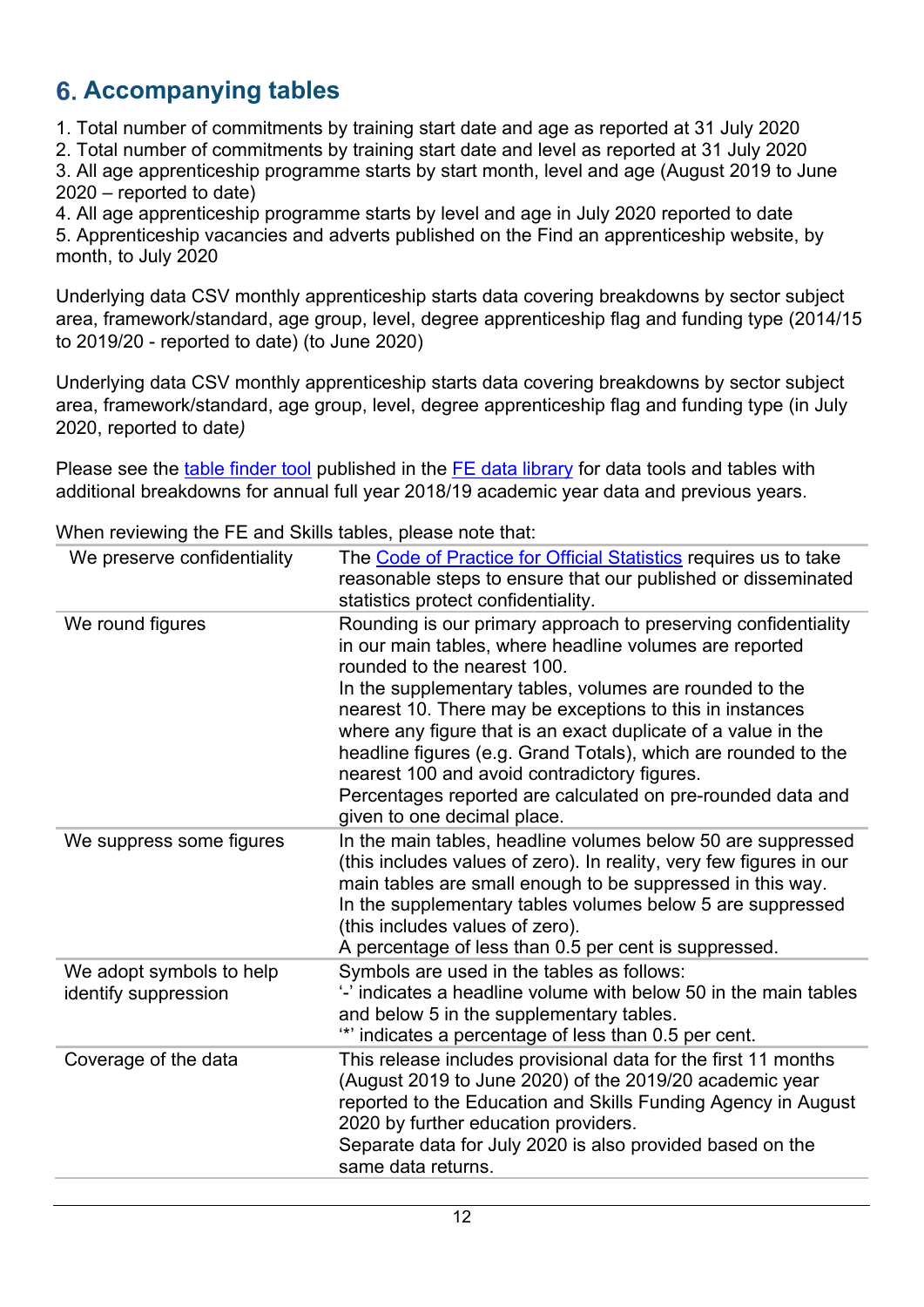# 7. **Further information is available**

Additional breakdowns of [further education](https://www.gov.uk/government/collections/fe-data-library) statistics are published online in the <u>further education</u> [data library](https://www.gov.uk/government/collections/fe-data-library) as supplementary tables. These include breakdowns by age, gender, ethnicity, learners with learning difficulties and/or disabilities, region, local authority, parliamentary constituency, sector subject area and funding stream.

For further information on the monthly Apprenticeship Service data, please see the [User Guide to](https://assets.publishing.service.gov.uk/government/uploads/system/uploads/attachment_data/file/875238/User_Guide_to_Further_Education_Statistics.pdf)  [FE and Skills Statistics](https://assets.publishing.service.gov.uk/government/uploads/system/uploads/attachment_data/file/875238/User_Guide_to_Further_Education_Statistics.pdf) document that accompanies the [Further education and skills: March 2020](https://www.gov.uk/government/statistics/further-education-and-skills-march-2020)  statistics publication.

Statistics on further education in Wales can be found at the StatsWales [Further education and](https://statswales.gov.wales/Catalogue/Education-and-Skills/Post-16-Education-and-Training/Further-Education-and-Work-Based-Learning)  [work-based learning](https://statswales.gov.wales/Catalogue/Education-and-Skills/Post-16-Education-and-Training/Further-Education-and-Work-Based-Learning) website. Statistics on further education in Northern Ireland can be found in the Northern Ireland Department for the Economy's [Further education statistics and research](https://www.economy-ni.gov.uk/topics/statistics-and-economic-research/further-education-statistics-and-research)  website. Statistics on learners in further education in Scotland can be found at the Scottish Funding council's [Infact Database.](https://stats.sfc.ac.uk/infact/)

# 8. **The apprenticeship funding system**

2017. For the [latest information about how apprenticeship funding](https://www.gov.uk/guidance/manage-apprenticeship-funds) works see the <u>how to register</u> [and use the apprenticeship service as an employer](https://www.gov.uk/guidance/manage-apprenticeship-funds) guidance. Changes in the way apprenticeship funding works were introduced and implemented from May

A key aspect of these changes was the introduction of the apprenticeship service, an online service to allow organisations to choose and pay for apprenticeship training more easily. Levy-payers are able to register on the apprenticeship service so that they can:

- 1. receive levy funds to spend on apprenticeships
- 2. manage their apprentices
- 3. pay their training provider

For further information, please see the [User Guide to FE and Skills Statistics](https://assets.publishing.service.gov.uk/government/uploads/system/uploads/attachment_data/file/875238/User_Guide_to_Further_Education_Statistics.pdf) that accompanies the [Further education and skills: March 2020](https://www.gov.uk/government/statistics/further-education-and-skills-march-2020) statistics publication.

# 9. **Technical information**

For further information, please see the [User Guide to FE and Skills Statistics](https://assets.publishing.service.gov.uk/government/uploads/system/uploads/attachment_data/file/875238/User_Guide_to_Further_Education_Statistics.pdf) document that accompanies the [Further education and skills: March 2020](https://www.gov.uk/government/statistics/further-education-and-skills-march-2020) statistics publication. This provides further information on the data sources, their coverage and quality and explains the methodology used in producing the data, including how it is validated and processed.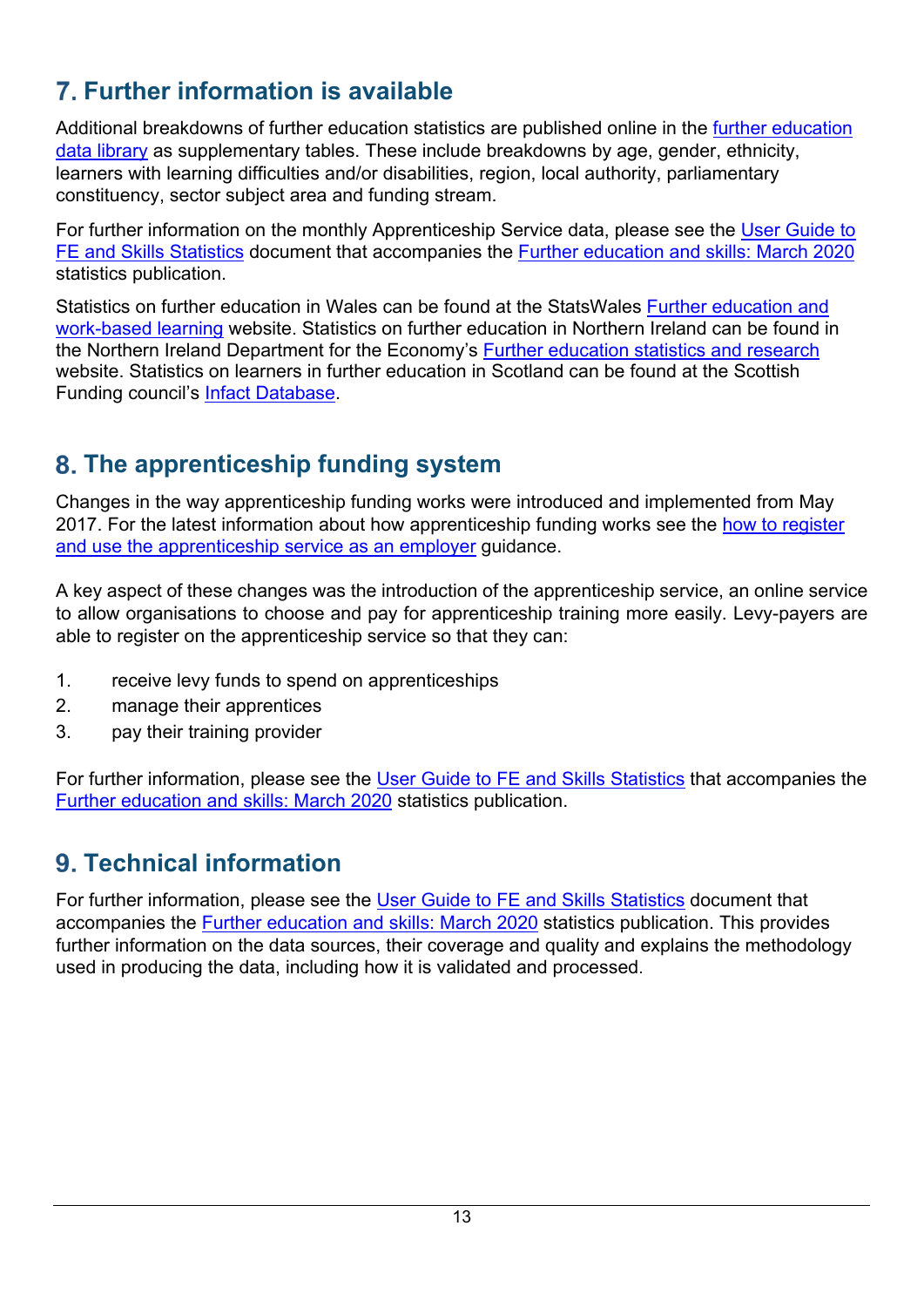# 10. **Official Statistics**

These are Official Statistics and have been produced in line with the Code of Practice for Official **Statistics** 

This can be broadly interpreted to mean that the statistics:

- meet identified user needs;
- are well explained and readily accessible;
- are produced according to sound methods, and
- are managed impartially and objectively in the public interest.

The Department has a set of <u>statistical policies</u> in line with the Code of Practice for Official **Statistics** 

# 11. **Get in touch**

## **Media enquiries**

Press Office News Desk, Department for Education, Sanctuary Buildings, Great Smith Street, London SW1P 3BT.

Tel: 020 7783 8300

## **Other enquiries/feedback**

Matthew Rolfe, Further Education Statistical Dissemination Team, Department for Education, 2 St Paul's Place, Sheffield, S1 2JF.

Email: [FE.OFFICIALSTATISTICS@education.gov.uk](mailto:FE.OFFICIALSTATISTICS@education.gov.uk)